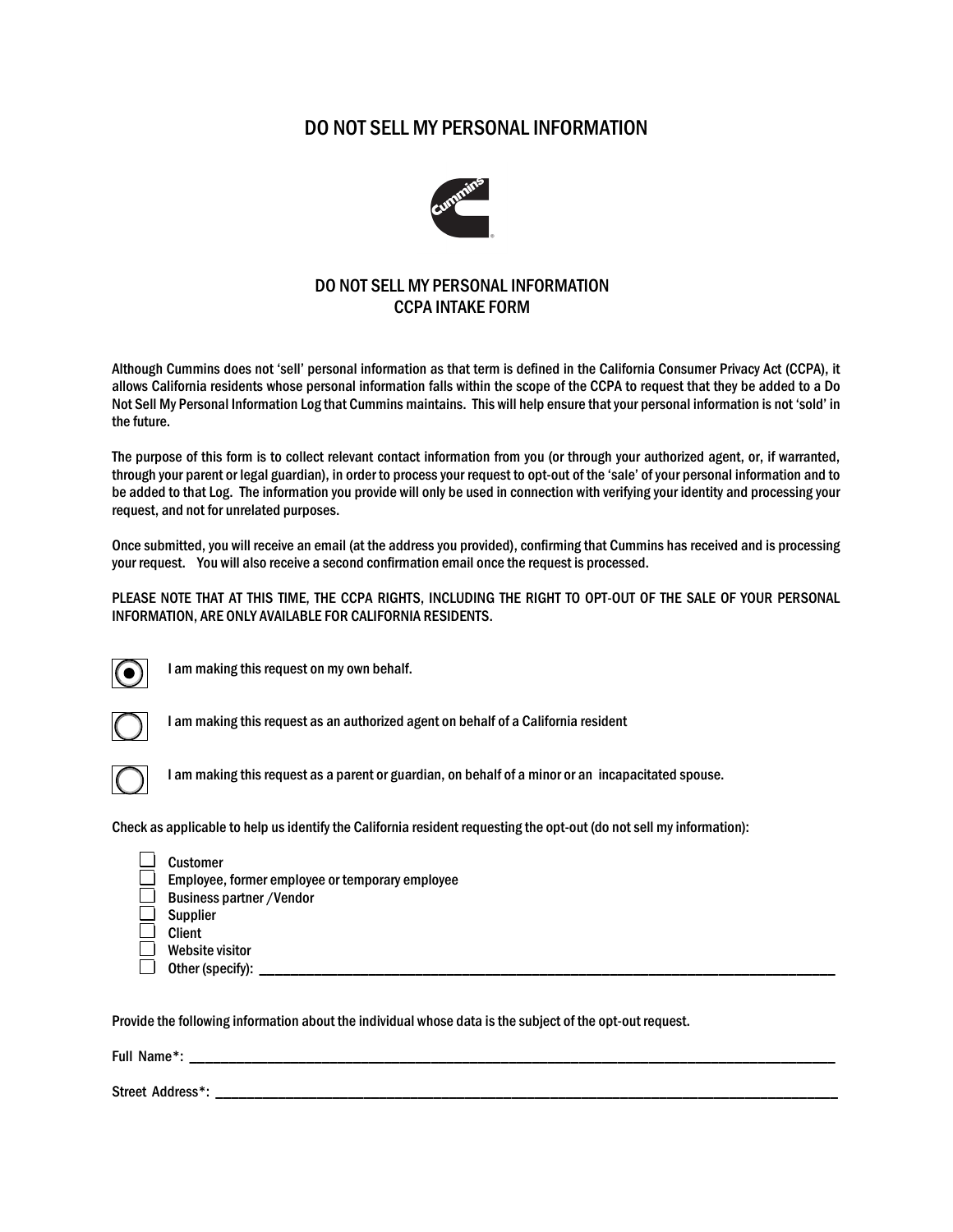| If the request is being made by an authorized agent on behalf of a California resident, provide the following:                                                                                                                                                                                    |  |
|---------------------------------------------------------------------------------------------------------------------------------------------------------------------------------------------------------------------------------------------------------------------------------------------------|--|
|                                                                                                                                                                                                                                                                                                   |  |
|                                                                                                                                                                                                                                                                                                   |  |
|                                                                                                                                                                                                                                                                                                   |  |
|                                                                                                                                                                                                                                                                                                   |  |
|                                                                                                                                                                                                                                                                                                   |  |
| Please note that as per the CCPA, an authorized agent is required to obtain a letter which is signed by the California resident whose<br>personal data is being blocked from 'sale', confirming that you are, in fact, their authorized agent and acting on their behalf to<br>make this request. |  |
| If the request is being made by a parent or legal guardian on behalf of a minor or an incapacitated spouse, please provide the<br>following:                                                                                                                                                      |  |
|                                                                                                                                                                                                                                                                                                   |  |
|                                                                                                                                                                                                                                                                                                   |  |

Your Address: \_\_\_\_\_\_\_\_\_\_\_\_\_\_\_\_\_\_\_\_\_\_\_\_\_\_\_\_\_\_\_\_\_\_\_\_\_\_\_\_\_\_\_\_\_\_\_\_\_\_\_\_\_\_\_\_\_\_\_\_\_\_\_\_\_\_\_\_\_\_\_\_\_\_\_\_\_\_\_\_\_\_\_

Your Email Address: \_\_\_\_\_\_\_\_\_\_\_\_\_\_\_\_\_\_\_\_\_\_\_\_\_\_\_\_\_\_\_\_\_\_\_\_\_\_\_\_\_\_\_\_\_\_\_\_\_\_\_\_\_\_\_\_\_\_\_\_\_\_\_\_\_\_\_\_\_\_\_\_\_\_\_\_\_\_\_

Your Phone Number:

Please note that apart from benefits-related information on behalf of our employees, Cummins does not knowingly collect information from minors or use that information for any marketing-related purposes.

Individual Certification: I submit this form on my own behalf, to request that Cummins not 'sell' my personal information. I confirm that the information provided above is accurate to the best of my knowledge and belief. I also understand that if I submit information that is knowingly fraudulent or incorrect, I will be violating the law and can be subject to civil or criminal penalties. I certify that I am at least 16 years of age.

\_\_\_\_\_\_\_\_\_\_\_\_\_\_\_\_\_\_\_\_\_\_\_\_\_\_\_\_\_\_\_\_\_\_\_\_\_\_\_\_\_\_\_\_\_\_\_\_\_\_\_\_\_\_\_\_\_\_\_\_\_\_\_\_\_\_\_\_\_\_\_\_\_\_\_\_\_\_\_\_\_\_\_\_\_\_\_\_\_\_\_\_\_

\_\_\_\_\_\_\_\_\_\_\_\_\_\_\_\_\_\_\_\_\_\_\_\_\_\_\_\_\_\_\_\_\_\_\_\_\_\_\_\_\_\_\_\_\_\_\_\_\_\_\_\_\_\_\_\_\_\_\_\_\_\_\_\_\_\_\_\_\_\_\_\_\_\_\_\_\_\_\_\_\_\_\_\_\_\_\_\_\_\_\_\_\_

**Signature** 

**Date** 

Authorized Agent Certification: I submit this form on behalf of the California resident named above, to request that Cummins not 'sell' the personal information of that individual. I confirm that I am authorized by that California resident to act on his/her behalf in making this request, and also expressly confirm that have obtained a letter from that individual documenting that authorization. I understand that I may be required to submit a copy of that letter to Cummins in order to proceed with the opt-out request as an authorized agent. I also understand that if I submit information that is knowingly fraudulent or incorrect information, either about